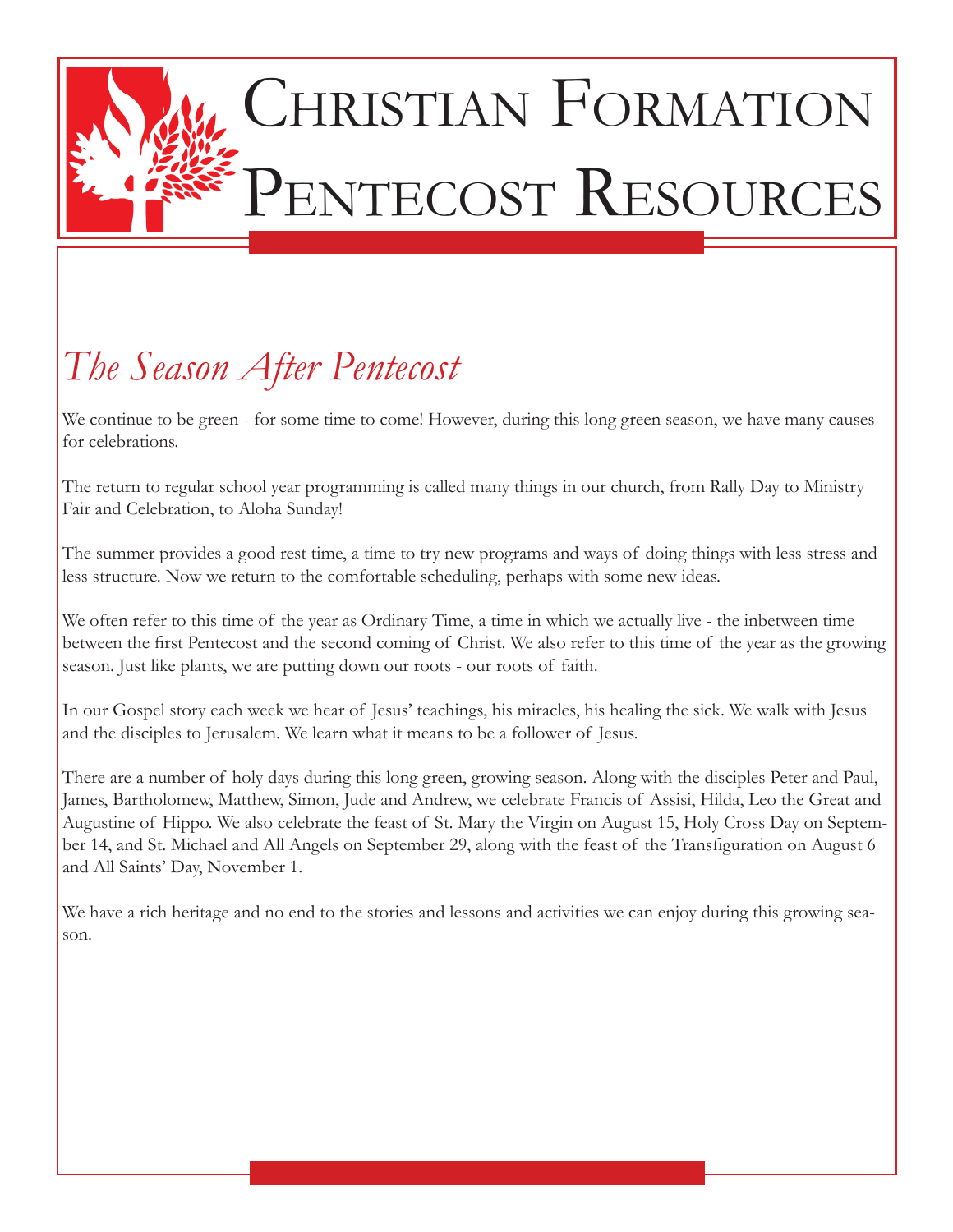# *Late Pentecost at Church*

#### **St. Michael & All Angels - September 29**

The word "angel" means messenger. These beautiful messengers have been depicted in Christian art in many different ways. Of the many angels mentioned in the Bible, we only know the names of these four. Michael is the angel who through the Devil out of heaven. Gabriel brought the good news of Jesus' birth to Mary. Uriel acted as a heavenly interpreter of Ezra's visions. He is often thought to be the angel with sword at the gate of Eden. Raphael, the angel of healing, appears in the book of Tobit as a companion to Tobit's son Tobias on his journey to Nineveh.

There are marvelous hymns in the 1982 Hymnal for angels.

#### **St. Francis - October 4**

St. Francis is one of our most beloved saints. He also can be a wonderful evangelism tool. A St. Francis blessing of the pets event will please the pet lovers in your parish and even your community or neighborhood. Experience shows that the event is as much loved by the elderly as the young children. A sample liturgy is available in Spanish and English at www.epicenter.org> Christian Formation> Resources for Congegations.

Other ideas for observing the day might include asking for donations of pet food for the local animal shelter and inviting police, fire dogs and service animals to the blessing. You might also offer to pick up those folks who cannot drive and their pets to bring them to the liturgy.

St. Francis grew up in Assisi in Italy. He gave up his worldly possessions, thereby infuriating his parents and lived a monastic life. Francis is responsible for our use of nativity scenes. He put together a cast of animals and people to re-enact the birth of our Savior for the townspeople. He said that surely the animals celebrated the birth of our Savior as well. Francis loved animals and there are many stories of Francis befriending the wolf who terrorized the town of Gubbio, of his love towards birds) and the honor he accorded them.

#### **All Saints Day - November 1**

We all need a hero!

In the hymn "I sing a song of the saints of God" by Lesbia Scott, we sing "for the saints of God are just folk like me, and I mean to be one too." In the previous verse we sang "and there's not any reason, no, not the least, why I shouldn't be one too."

We are shaped by the people we are around - those with whom we have interaction. Role models are important and studying the lives of the saints of the church give us some very good role models to follow. They were folks just like you and me. Studying the saints also helps us live into our ministries, our occupations. As saints of God, God uses our jobs to help us take care of each other and his world.

Saints are not goody goodies. We make them be something they are not if we continue to hold up this image of them. They are just people trying to do God's will.

There are many Tomie de Paolo books on saints such as Francis, Mary, Patrick, Benedict and Scholastica. Clip art drawings of the saints can be used for the students to make their own icon of a chosen saint. The web is a marvelous resource for getting information and activities for the saints.

You might like to choose some saints to study and become familiar with and then have your student paint pumpkins to resemble their saints. These can be displayed in the parish hall on the Sunday nearest All Saints and at the All Saints Liturgy. You might like to study the saints mentioned in "I Sing a Song of the Saints of God".

If your church is named for a saint, find his or her date on the church calendar and make plans to honor that saint on that day. Find the other churches in the diocese who share your saint name and see what they might be doing. Share your good ideas with each other!

Look at the saints' calendar in the Book of Common Prayer. Is there a saint day on your birthday? Are you named for a saint? Learn something about your saint who shares your name or your birthday.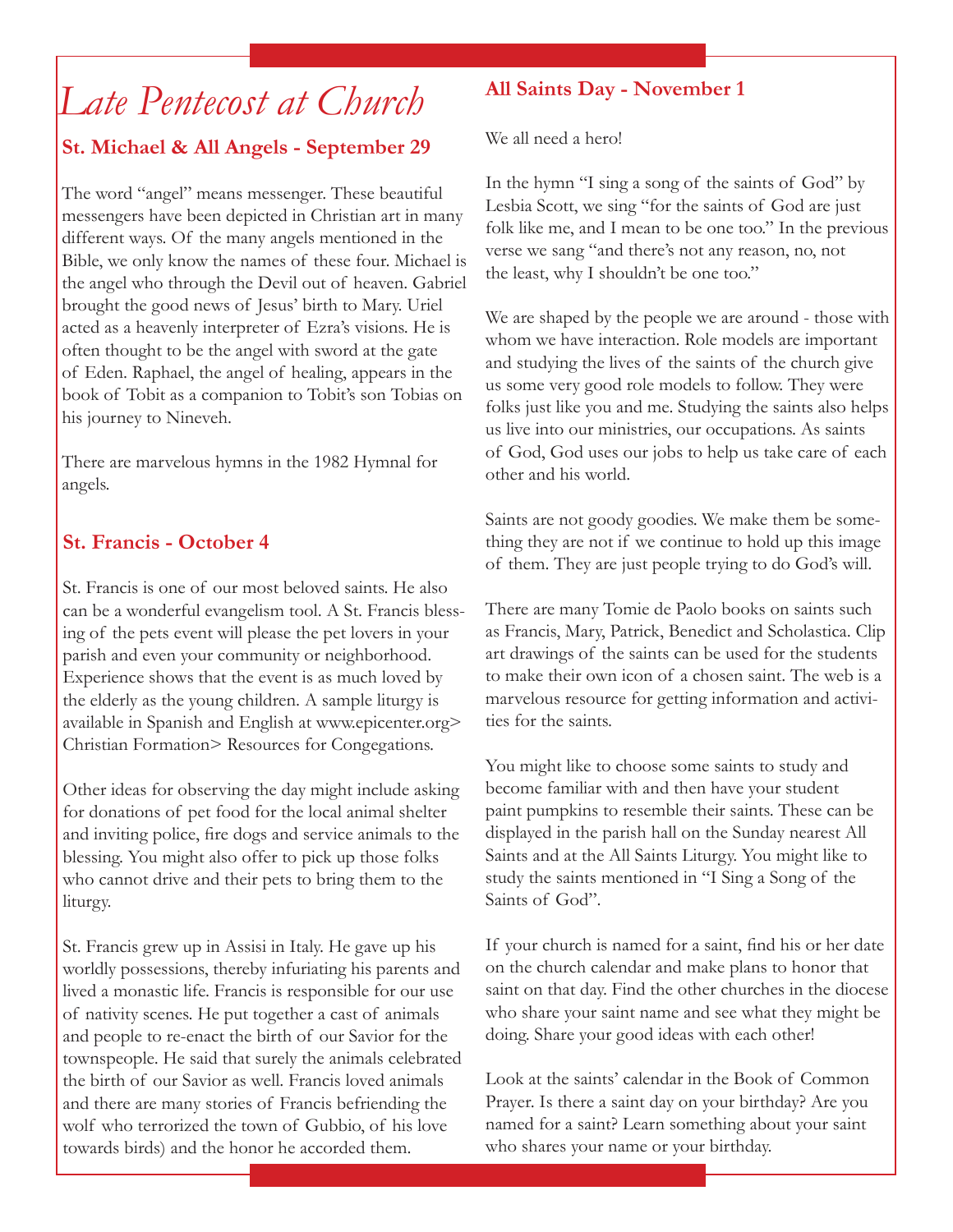#### **Stewardship**

The Fall brings special emphasis on stewardship.

We are asked by our church to stop and consider the matter of stewardship. We are asked to make a pledge of our time, our talents and our treasures for the coming year. The basis for this annual consideration is the belief that our lives, our talents and our money are gifts from God. We are free to choose how we use these gifts, but is in returning a portion of them to God that we recognize their holiness and make them holy. this process, in turn, makes us whole. We give, not in order that our church receives, but because of our need to offer back a portion of that which we have received.

Sharing our gifts makes us vulnerable. Our gifts may be rejected, spurned, misused or neglected. No one likes to be vulnerable. Think how much God opened himself to hurt when he gave his only son, Jesus. Yet that gift of sacrifice is the way the human race survived.

We need to understand that we are being asked to focus on the gifts we have received in time, talent and treasure, and to share them, not in a token manner but significantly and meaningfully. We want to share in such a way that God knows we are grateful. We need to give to God from our main course, not our leftovers. Through us, the ministry and mission of the church takes place. If we sow sparingly, we will reap sparingly. If we give generously, we will reap generously. Stewardship is not an adults only activity. It is for everyone. God gives gifts to everyone, not just adults.

Stewardship comes from the abundance of the heart. There is much emphasis placed on adult stewardship in the congregation. But what about the children?

Young children can't think in the abstract. They are egocentric. It is difficult for them to see a situation from another point of view. Sharing does not come naturally, getting along with other children can be "iffy".

The key to teaching stewardship to young children is to begin with simple concepts upon which further building can occur as they grow older. As educators, our mission is to provide space where our children can explore the gifts of God in their own lives - and at their own level.

#### **Stewardship books for children**

*You might like to examine these books for use as part of your stewardship formation and education for children.* Horton Hatches an Egg (Dr. Seuss) The Very Hungry Caterpillar (Eric Carle) Goodnight Moon (Margaret Wise Brown) Inch by Inch (Leo Lionni)  $F$  o r t u n a t e l y (Charlip) A Baby Sister for Frances (Frances Hoban) William's Doll (Zolotow) Sylvester and the Magic P e b b l e (Steig) The Carrot Seed (Krauss) S w i m m y (Leo Lionni)

#### **Suggested Bible stories would include:**

Creation (Gen. 1&2) Jesus and the Children (Mk. 10:13-16) Feeding of the 5000 (John 6:1-13) Psalm 24 Acts 3:1-8 (Peter at the beautiful gate)